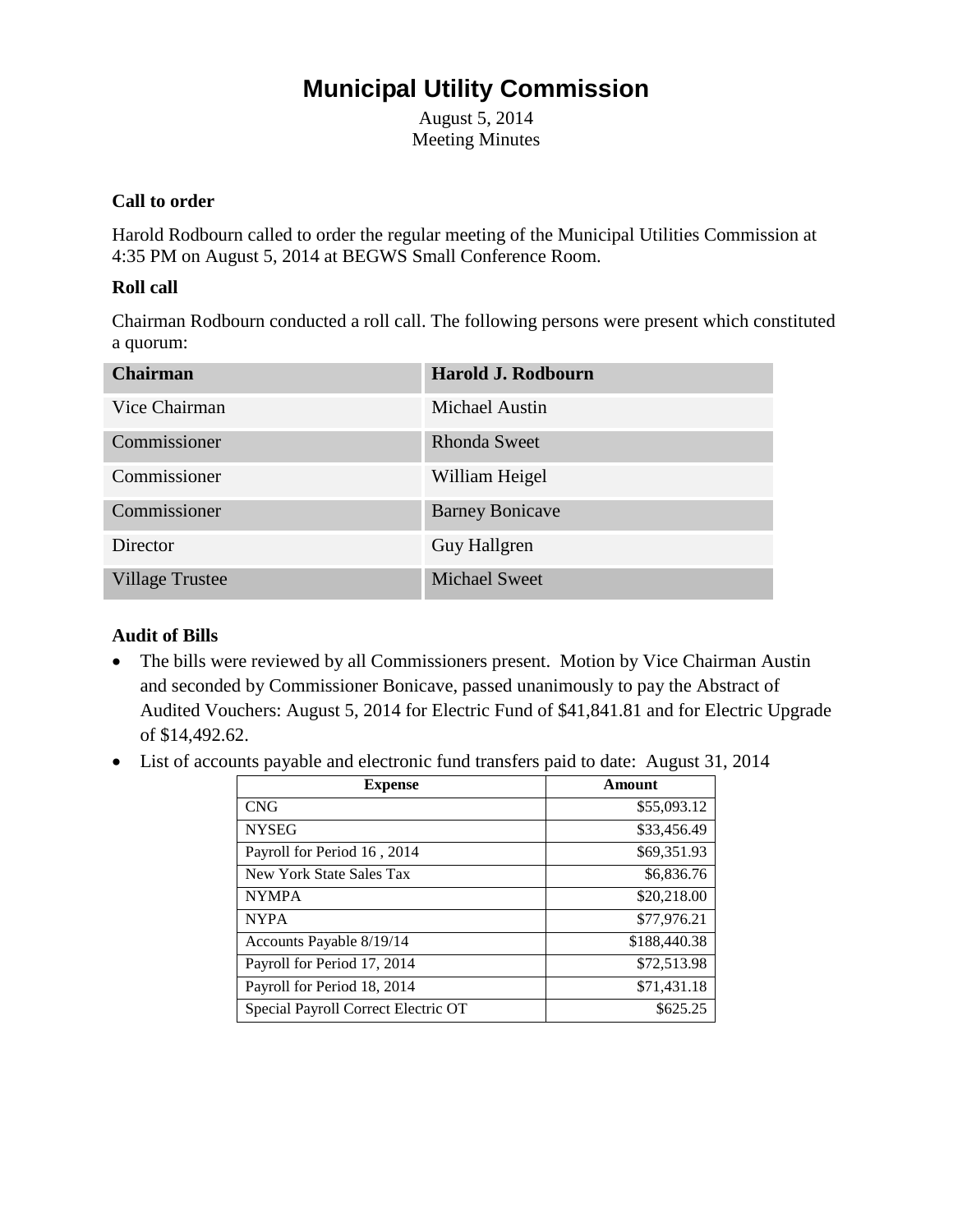August 5, 2014 Meeting Minutes

### **Approval of minutes from last meeting**

Motion by Vice Chairman Austin and seconded by Commissioner Sweet to accept as read for June 2014. Passed unanimously.

### **Petitions and Communications**

### **BEGWS – Supervisor Reports**

The supervisors report for the month of June were reviewed by the Commissioners and copy of this report is attached to and made part of these minutes.

### **Supervisors Report for Accounting/Commercial Office/Meter Reading**

- Updated the 2014-2015 projected to budget variance report.
- BEGWS commercial office staff started using remote capture from Five Star Bank to deposit checks into our bank account from our office at the end of each day.
- Staff received training on ergonomics, work place stress and work place violence during the month of July.
- BEGWS accounting staff provided Frank Radigan of the Hudson River Energy Group with information pertaining to our electric rate case.
- Harbridge Consulting provide BEGWS with the 2013-2014 GAS 45 valuation report that was required to be completed this year.
- BEGWS accounting staff completed and submitted the Annual 18a Temporary State Assessment Surcharge calculation and reconciliation to the NYS PSC. The surcharges this year for gas will be .0179 \$/MCF for Service Class 1 customers, .0100 \$/MCF for Service Class 3 customers, and .0081 \$/MCF for Service Class 4 customers. The surcharges were effective with the July billings.
- Sewer rate increases were effective with the July billings.
- On July, 1<sup>st</sup> the BEGWS Accounting Staff filed the Annual Electric Power Industry Report with the U.S. Department of Energy. This report contains information on the quantity of electricity received and sold throughout the year.
- \$0 were spent on the Electric Upgrade Project.
- No QRS cases of customer complaints were filed with the NYS PSC during the month of July against BEGWS.
- Month to date 6,832 meters have been read out of a possible 7,936. This is a 86.1% reading rate so far this month, with 1,006 meters still scheduled to be read. Percentage of meters not read by department are: Electric 9.2%, Gas 18.2%, & Water 19.5%. The primary reason for not getting a read is no coverage when a Meter Reader is off and a lack of access to the meter is another major factor.
- Currently we have 857 electric meters being read by radio. This is about 19.5% of our electric meter population. We currently have 212 e-bill customers and 218 direct withdrawal customers.

Jim Housworth – Accounting Supervisor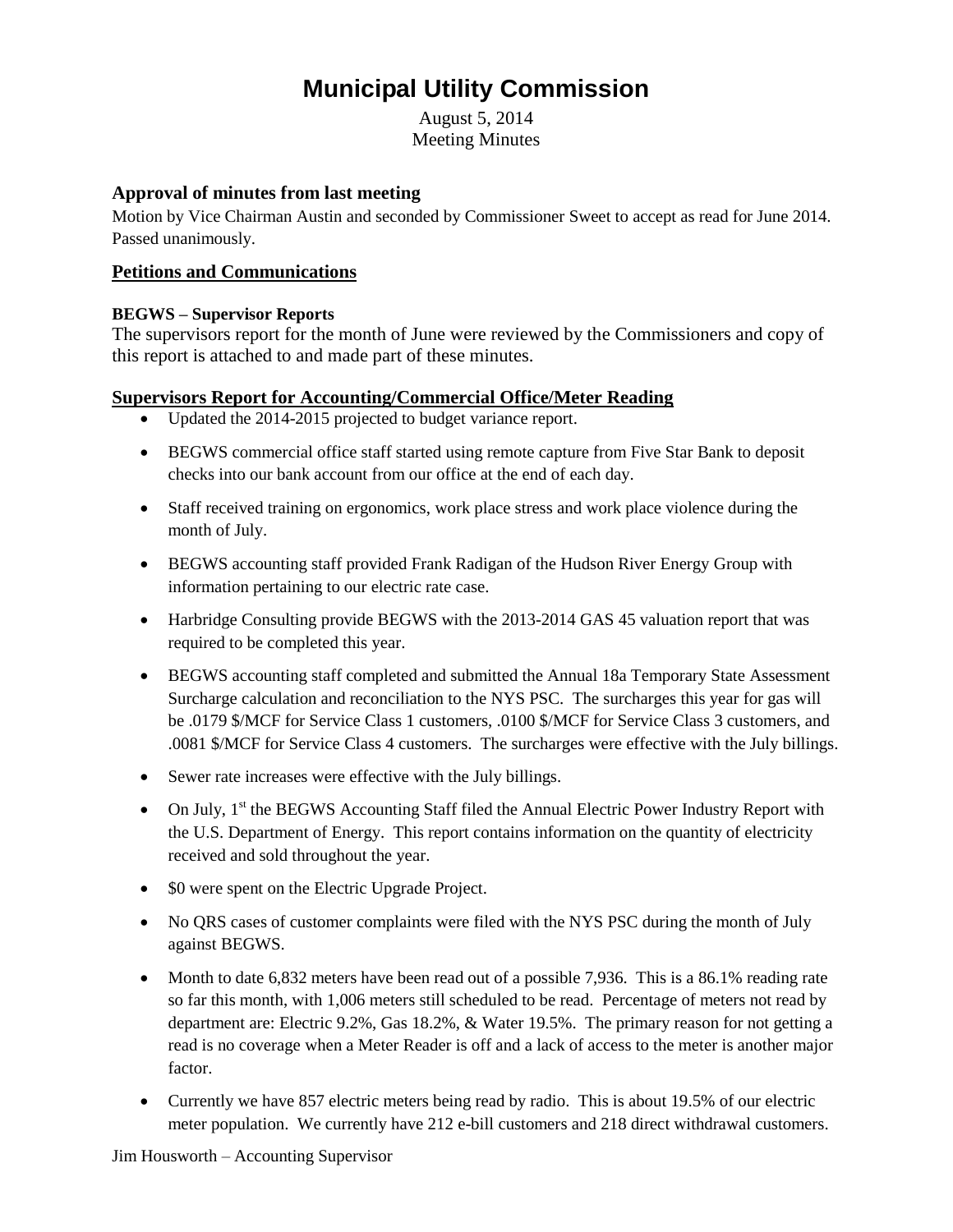August 5, 2014 Meeting Minutes

# **Supervisors Report for Electric Department**

- Repaired 5 Street lights and 4 Security lights
- Connected new service on cty rte 13
- Set 9 new poles on Spaulding Drive hung new transformers and ran new conductor for the 12 Kv upgrade
- Responded to callouts at Whiting Street, 6043 Cty Rte 11, Mountain View E, 6243 Cty Rte 11, 125 E Washington Street
- Power Outage on July 8

At about 6:20pm we experienced a power outage which impacted most of the customers on the west side of town. This outage was caused by a lightning strike on the old transmission line which feeds Hodgman Sub on the west side of town near the fast food area. The struck tower was located back lot off East Washington St. east of May St. The lightning strike destroyed a crossarm bringing one phase of the 34.5kV onto the crossarm. The transmission tripped off back to the NYSEG Bath substation. This deenergized the Hodgman Sub (our only old sub left). All customers fed from the Hodgman sub were out at this time. We estimate this to be about 500 customer's total.

The line crews responded by 7 PM and energized one of the Hodgeman subs two circuits (302) by 8pm. The crews then repaired the damaged transmission pole by replacing a crossarm and associated insulators. The transmission line was reenergized by 9:10pm and this reenergized the Hodgman Sub. All customers were reenergized at this time. The line crews remained on duty to perform switching to get the Hodgman Sub into its original configuration.

Mark Hawk – Electric Line Supervisor

Supervisors Report for Service Department

- Investigated 8 gas odor complaints.
- Installed new gas service on outside of building @ 115-117 Cruger, and 3 Ark Street. Also installed water meter remotes at these locations.
- Attended Health and Safety Training for Workplace Violence.
- Relocated gas service @ golf course pro shop due to vehicular damage to old service.
- Dismantled and cleaned water meter @ sewer treatment plant after meter readers brought to our attention it had stopped reading.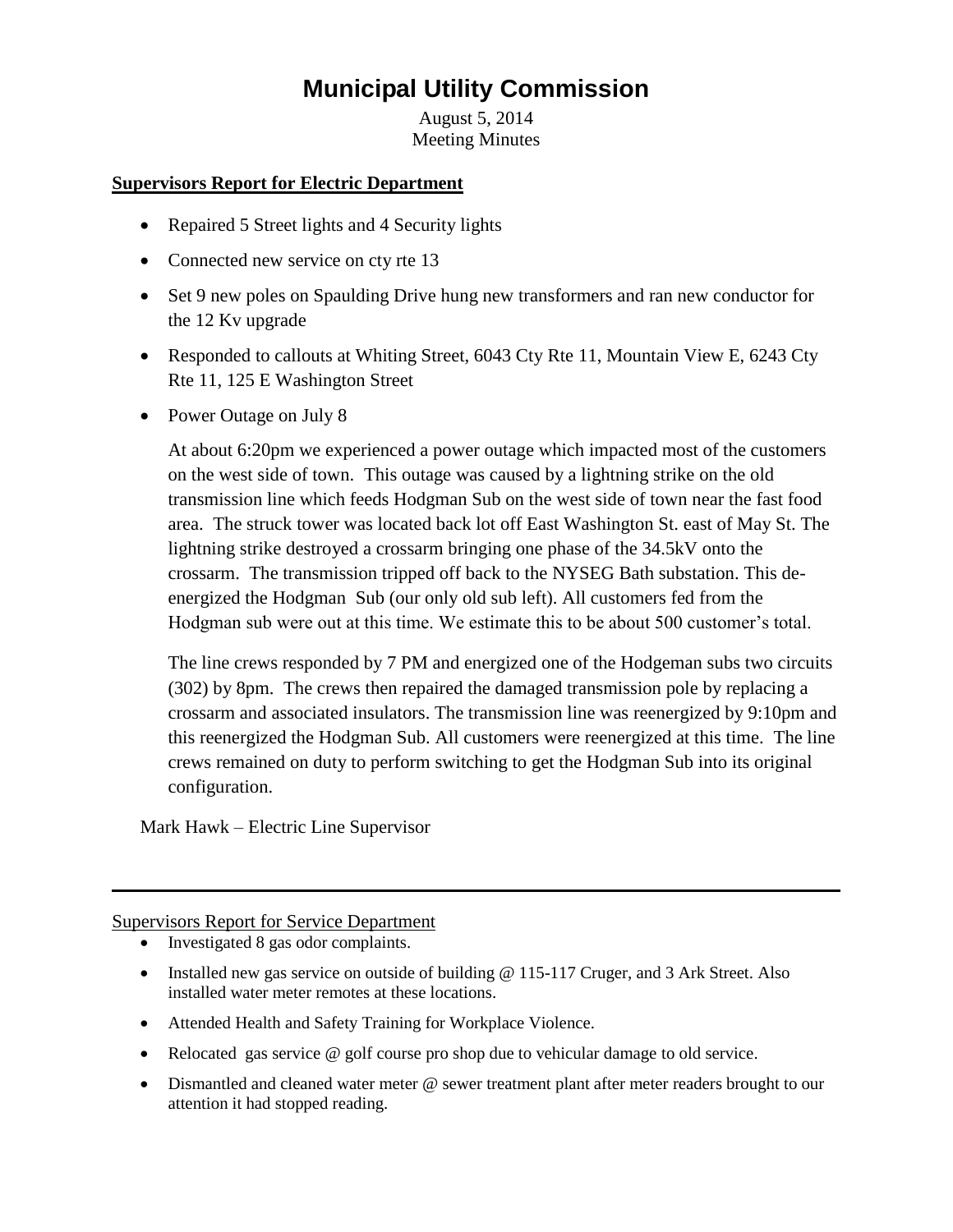August 5, 2014 Meeting Minutes

- 3 employees from the Village of Hamilton were here on 2 separate occasions for hands on training.
- Continuing gas leak survey.
- Purchased 2014 Jeep Compass to replace U-2 (meter reader truck).
- Tore down regulator @ Rte 54 inspected and replaced boot due to pressure spikes.

Steve Larsen – Service Department

### **SUPERVISORS REPORT UGLM**

Water:

- Repaired water service at #2 West Washington, the Shannon Building
- Vacuumed all Manholes to remove debris from Street Dept removal of manholes on Rumsey St

Gas :

- Replaced service curb to building at Bath Country Club, after regulator was run over with vehicle.
- Replaced portion of H P main on Pine Street
- All UGLM personal received Butt Fusion Certification training
- All UGLM personal received Electrofusion Certification training
- Preparing for Liberty St upgrade
- Have done many Dig Safely Requests
- Prepared and submitted report to Director Hallgren for training records regarding fusion joining.

Dan Borhman – UGLM Supervisor

## **Supervisors Report – Waste Water Treatment Plant**

- Daily lab test
- Scheduled regular maintenance
- Received and pressed 86,500 gals of sludge from Village of Dansville
- Dansville sludge deliveries to stop in August 2014
- Drained primary tank to make repairs
- Receiving sludge from Penn Yan WWTP until they get their digesters working

Royce Hoad – WWTP Supervisor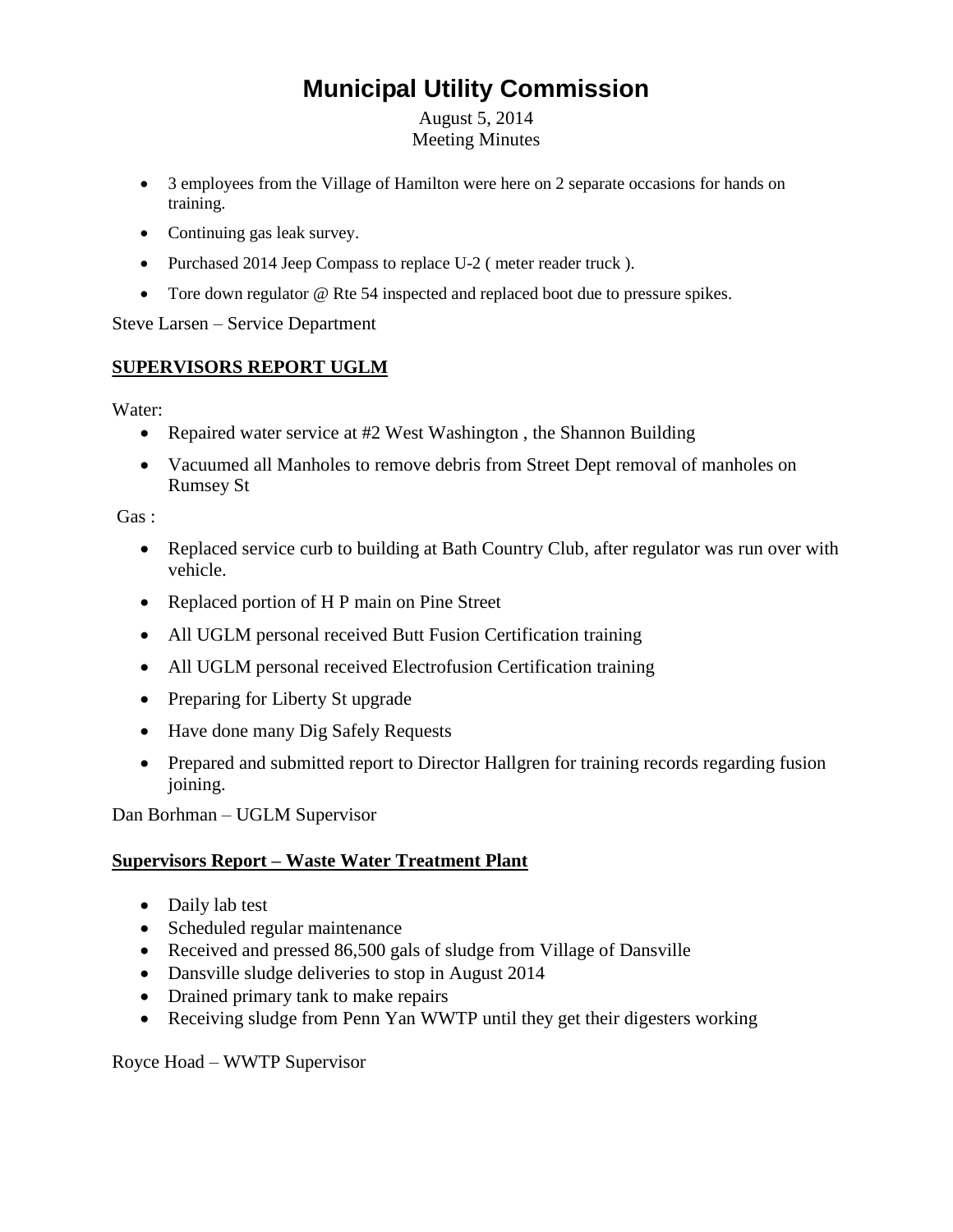August 5, 2014 Meeting Minutes

**Hydro Allocation** – no reduction in firm hydro energy sales are anticipated for August 1–31, 2014

### **Serv U Credit Union Service Request**

Serv U Credit Union is requesting service with BEGWS. They are currently served by NYSEG. They are located within BEGWS franchise and BEGWS has service available without extension of primary.

### **MEUA Annual Conference Delegation Resolution**

Director Hallgren will be representing Bath Electric Gas & Water Systems at the MEUA Annual Conference in Canandaigua, NY from September 9-12, 2014. Motion by Commissioner Bonicave and seconded by Commissioner Sweet to passed unanimously to delegate Director Hallgren as the voting member of BEGWS.

### **Solar Conference Review**

Director Hallgren attended a Solar Conference sponsored by NYPA and organized by the Electric Power Research Institute (EPRI), the workshop is intended to support the aims of the Solar Market Acceleration Program (SolarMAP). It promoted information exchange among NYS utilities and stakeholders surrounding the significance of solar, the benefits and challenges associated with greater solar adoption, and mechanisms for accelerating/integrating system installations throughout the state.

#### MGP Site

The NYS DEC will be meeting with Director Hallgren on August 8, 2014 to review the site where it is believed by the DEC that environmental remediation for a manufactured gas plant which once existing near the Murray Ave gas meter station.

#### **Accounting Department**

#### Sewer Rate Increase

The sewer rate increase which was approved by the Village of Bath Board in June 2014 has been implemented. This will be reflected in customers bill beginning July 15, 2014

#### **Electric Department**

Substation Equipment – no longer needed has been released for bidding. The list was provided to approximately 6 brokers as well as MEUA members. 6 Substation transformers, associated regulators and appurtenances will be sold.

#### **Service Department**

Service Desk Reorganization – With an impending retirement coming up this fall, Director Hallgren is reviewing the need of maintaining the 11pm to 7am (3<sup>rd</sup>) shift. Meetings have been held regarding this and different ideas have been presented. One matter complicating this is Hamilton's desire to pay BEGWS for its services for a service desk to monitor their new gas system.

### **UGLM Department**

The Liberty Street Gas Main Replacement will begin construction work on August  $4<sup>th</sup>$ . Crews will work 10 hour days in order to complete a 40' section per day. There will be 16 sections of work proceeding on